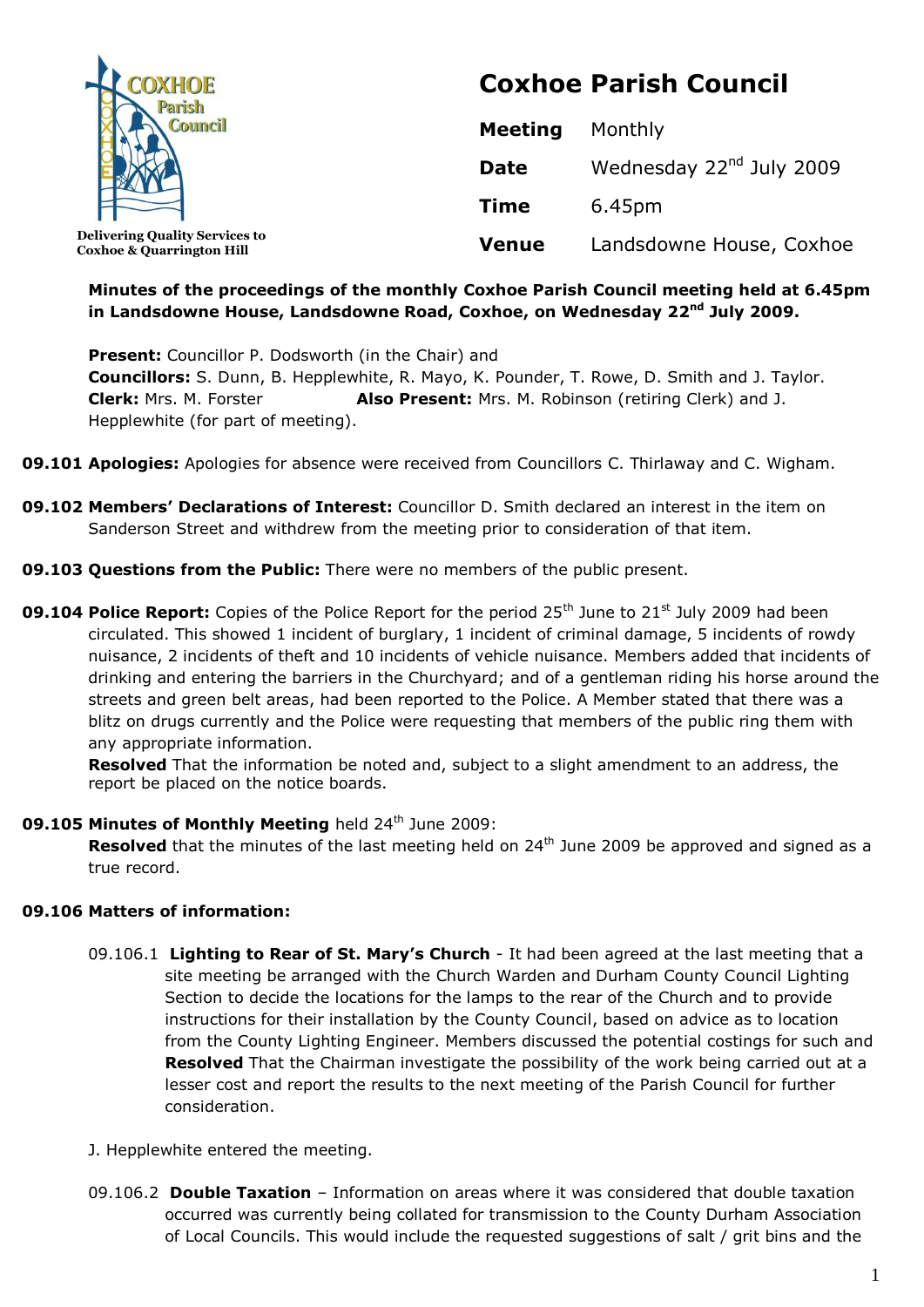payments made towards the provision of the Durham City Mayor. A Member added that he had not yet written in connection with the anomaly caused by payment by Coxhoe Parish electorate towards the provision of a Mayor for the City of Durham. **Resolved** That the appropriate information be forwarded to CDALC on completion.

09.106.3 **Quarrington Hill Cemetery** – It had been agreed at the last meeting that the Chairman facilitate a meeting with the Diocese, complainant, Friends of St. Pauls Churchyard, Durham County Council, Parish Council and Church Parish Council. The Chair advised that due to holidays, no progress had yet been made.

**Resolved** That the Chair arrange the meeting in connection with Quarrington Hill Cemetery as agreed.

09.106.4 **Speed Visors** – Mr. G. Jones from Neighbourhood Services at Durham County Council (DCC) had advised that a problem had come to light regarding the power supply to Coxhoe speed sign as it ran through gardens. He had stated that this would mean that the permission of the householders would need to be obtained and reinstatement costs to the gardens would have to be added. DCC Direct Services were to meet with NEDL to discuss how to proceed in this matter. Members discussed this matter in great detail, commenting that NEDL should pay any additional costs. The Parish Council had agreed an amount previously and should not have to incur additional charges. The location of the speed visor should be in an adoptable footpath and it was queried whether this was the correct location as previously agreed.

**Resolved** That the Chairman respond to Mr. Jones advising of the Parish Council's views in this matter and that he raise the issue when he met with the County Council to discuss parking at The Avenue.

09.106.5 **Parking at The Avenue** – The Chairman had arranged a site meeting to discuss the problems relating to Parking at The Avenue for Friday 24<sup>th</sup> July 2009 at 3.00 p.m. at Roslyn Mews Entrance. The Vice-Chairman had received correspondence from a resident at Belgrave Court and the Chairman stated that he would raise the resident's concerns at that meeting.

**Resolved** That the results of the site meeting be reported to the next meeting of the Parish Council.

- 09.106.6 **Flower Planters** (Urban and Rural Renaissance) As agreed at the last meeting, Councillor Thirlaway had made the appropriate arrangements for the planters to be filled by Thinford Nurseries. This had been done at a cost of £145.00. A Member added that she considered that relocation of the bins in this area would improve its appearance and this could be raised with the issues of signs and notice boards at the appropriate time. **Resolved** That the action taken be ratified and the appropriate payment be authorised.
- 09.106.7 **Working Alone Policy** It had been agreed at the last meeting to adopt the Working Alone Policy but to discuss the matter further at this meeting in order that any necessary actions could be reviewed. It was agreed that no further actions were required. **Resolved** That the information be noted.
- 09.106.8 **Parson's Walk** Mrs. M. Robinson, the retiring Clerk, had organised for the Parish Council's contractor and Elaine Fields, the County Countryside Officer, to discuss the possibilities for future upkeep of Parson's Walk. Ms. Fields had confirmed that the P3 contractor employed by the Parish Council was cutting the correct places. The matter had been raised again with David Fishburn at the County Council for immediate action for the side of the walk that the County Council was responsible for as this was becoming a health and safety issue, in addition to an aesthetic eyesore. He had advised that he would inspect the area prior to the end of the week. A Member stated that he had seen the County Council working in the area that day.

**Resolved** That the information be noted.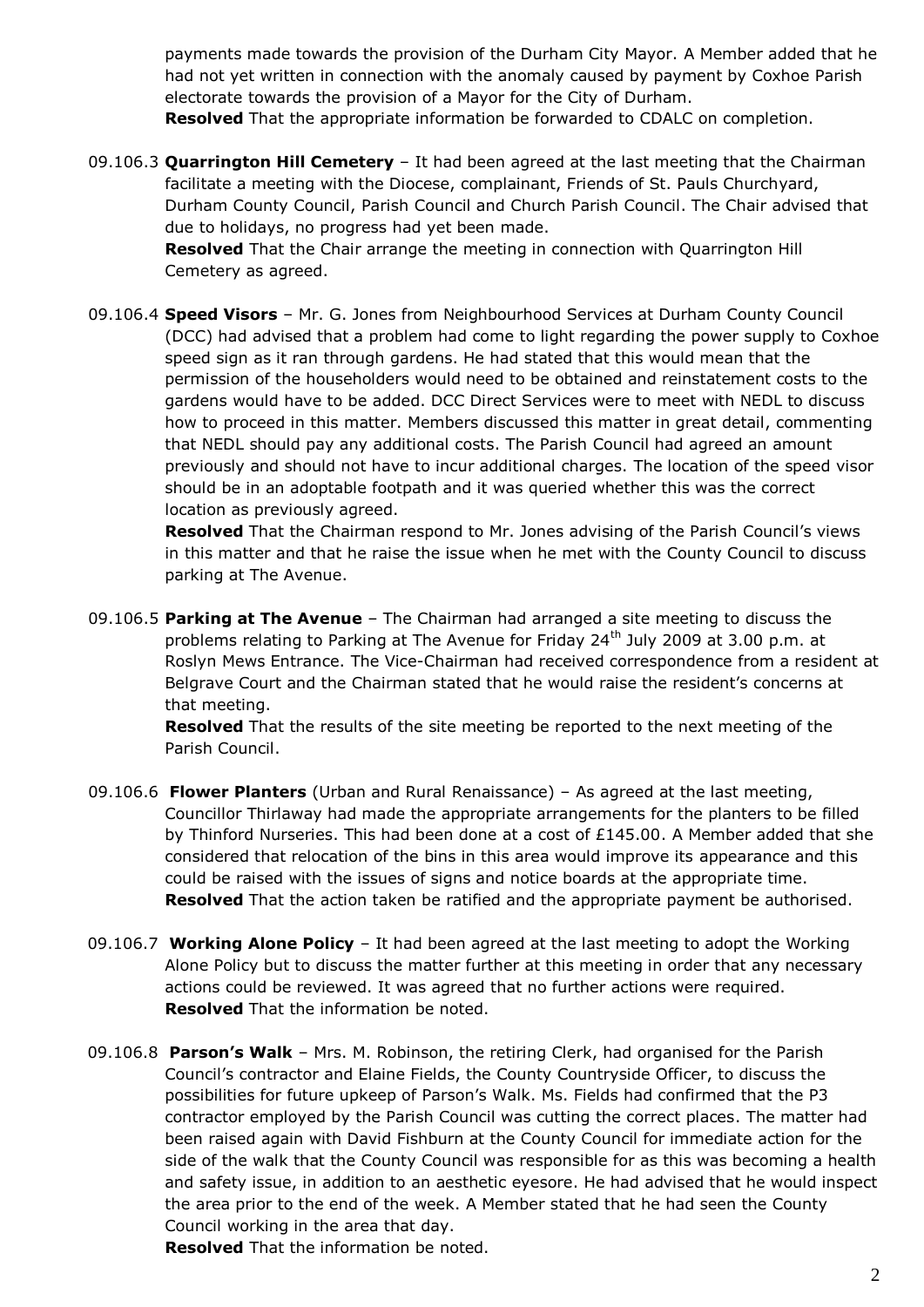- 09.106.9 **Internal Audit Review** As requested, a review of the Internal Audit Service would be carried out during the year to ensure that best value was received. **Resolved** That the information be noted.
- 09.106.10 **Photocopying and Printing of Coxhoe Chronicle and Quarrington Hill Newsletter**

– It had been agreed at the last meeting that estimates be sought from the local printer and from companies used by two Parish Councillors to enable comparisons to be made to ensure best value with regard to printing of appropriate newsletters. One quotation for rental of a photocopier had been received and details were provided.

**Resolved** That further quotes be obtained (including one from Coronation Press and one to be sought by the Chairman of the Parish Council) and reported to a future meeting of the Parish Council in order that a decision may be made on the most cost effective and practical way of providing these services.

09.106.11 **Future Meeting Dates** – It had been agreed at the last meeting to defer the August meeting to 9<sup>th</sup> September to allow for holidays. It was considered that the September meeting should be moved from  $23<sup>rd</sup>$  to  $30<sup>th</sup>$  September to equalise the weeks between the next few meetings.

**Resolved** That the September Council meeting be held on 30<sup>th</sup> September 2009 and that the Clerk email all Councillors with dates for Parish Council meetings agreed for the remainder of 2009 and post these to the notice boards.

09.106.12 **Exempt Items - Co-op Car Park and St. Mary's Churchyard** – There were two matters of information requiring discussion as exempt items.

> **Resolved** That Co-op Car Park and St. Mary's Churchyard be discussed further as exempt items following the exclusion of the press and public.

#### **09.107 Correspondence:**

#### 09.107.1 **Durham County Council (DCC):**

**(A) EDRC AAP Local Councils Committee** – A meeting of the East Durham Rural Corridor Area Action Partnership Local Councils Committee had been held on 21<sup>st</sup> July 2009. Attendees had been introduced to Jane Bellis, who had been appointed as the AAP Coordinator for the area, and Shealagh Pearce, who was the Principal AAP Co-ordinator for the East. It had been reported that the EDRC AAP Board was in place other than one vacant public member position. The first Board meeting would be held on Wednesday 29<sup>th</sup> July 2009 from 6.00 p.m. to 8.00 p.m. in Bowburn Community Association. Anyone could attend to observe but needed to register with Jane Bellis so that estimated attendance numbers could be ascertained prior to the meeting. In addition to introductions, the first Board meeting would look at priorities from the launch event, linked with other factors such as National Indicators, to formulate an action plan and ascertain how funds for the year would be spent. The Constitution had been agreed and for future meetings, the three representatives from each Parish Council would include the Clerk, i.e. three Members or two Members plus Clerk. Meetings would be held on the third Tuesday of every other month, commencing from July. It had been requested that the September meeting be held in Coxhoe and the Clerk to Coxhoe Parish Council would make the appropriate arrangements to book a meeting room at the Village Hall.

**Resolved** That the information be noted and the Clerk book Coxhoe Village Hall for the next meeting of the EDRC Local Councils Committee to be held on Tuesday 15<sup>th</sup> September 2009.

**(B) Traffic Regulation Order outside Coxhoe Primary School** – An initial consultation had been notified from Durham County Council that it was proposed to introduce a Traffic Regulation Order outside Coxhoe Primary School for "No Stopping 8am – 6pm, Monday to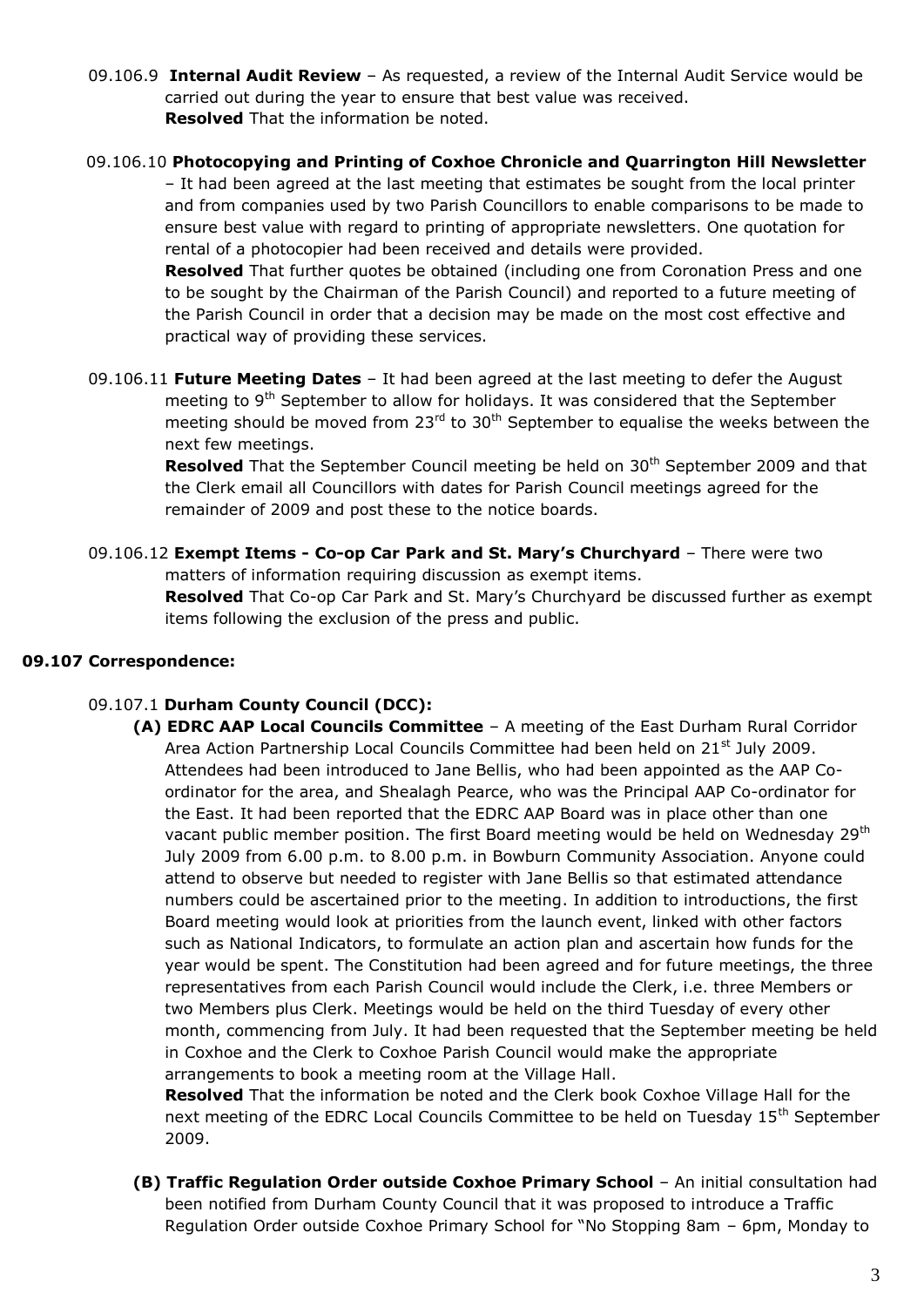Friday". The proposals, if and when effected, would allow the Police to enforce the restrictions if parking occurred on the proposed markings. **Resolved** That the consultation be noted.

- 09.107.2 **County Durham Association of Local Councils (CDALC): AAP Co-ordinators** Information relating to AAP Co-ordinators and Principal AAP Co-ordinators appointed to the Area Action Partnerships had been circulated, including contact details where known.  **Resolved** That the information be noted.
- **09.108 Coxhoe Community Partnership:** The Projects Update for July 2009 had been circulated, together with the results of the Coxhoe Banner Group / Miners' Memorial consultation exercise. A Member added that a further update had provided details of opening events for the Living Churchyard on  $12<sup>th</sup>$ November and for the Village Hall Memorial Garden and Entrance on 26<sup>th</sup> September 2009. Consultation was ongoing with Durham County Council with regard to the best system for the internal doors for the Village Hall in terms of practicality, security, usability and cost. There was currently an anticipated shortfall in finance of up to £3,000 for the doors considered most suitable for all such necessary requirements although the Partnership were still in the process of checking funding remaining from grants. Members commented that this was a hugely beneficial scheme for the residents of Coxhoe and that the Partnership had done an excellent job in obtaining three grants to assist in the works and to ensure that the Village Hall became accessible to all and DDA compliant. It was considered that the Parish Council should help out as much as possible, subject to financial constraints; with monies possibly being utilised from finance allocated in the budget for traffic calming measures that had been deferred.

With regard to the Greenscape Masterplan the possibility of linking this to the Village Heritage Trail as one project facilitated by one Working Group was being looked at, to obtain the best possible chance of securing grants. It was considered that information provided by Durham Rural Community Council may be helpful and provide a good opportunity for the village community to work together, particularly with regard to assistance with supporting community buildings. The next meeting of the Local History Group would be held on  $13<sup>th</sup>$  August at 7.30 p.m. in Landsdowne House. The Group had received an award for their work in partnership with the County, City and Parish Councils and this was displayed in Landsdowne House. The Chair and other Members expressed their congratulations and it was suggested that Councillor Mrs. Hepplewhite report this in the next issue of the Coxhoe Chronicle. Only two responses had been received to the consultation in the Coxhoe Chronicle regarding Children and Youth Activities and Facilities. The information circulated on this had been collated by the Coxhoe Community Partnership and the groups would be contacted directly as appropriate.

## **Resolved** (i) That the information be noted;

(ii) That Councillor Mrs. Hepplewhite ascertain whether folding electronic doors similar to those at Landsdowne House would be suitable, as well as the exact financial requirements to meet the shortfall for the most suitable internal doors for the Village Hall, and advise the Chair and Vice-Chair of the Council and the Clerk;

(iii) That the Clerk, in consultation with the Chair of the Council, be granted delegated authority (in view of the time factor involved as the works may need to be ordered prior to the next meeting of the Parish Council) to agree a financial donation towards the Village Hall internal doors, and report this matter back to the next meeting;

(iv) That the Chair email the information from Durham Rural Community Council to all Parish Councillors.

- **09.109 Quarrington Hill Village Partnership:** No reports had been received since the last meeting. **Resolved** That the information be noted.
- **09.110 Crowtrees Heritage Group**: The minutes of the last meeting held 28<sup>th</sup> May 2009 had been circulated.

**Resolved** That the information be noted.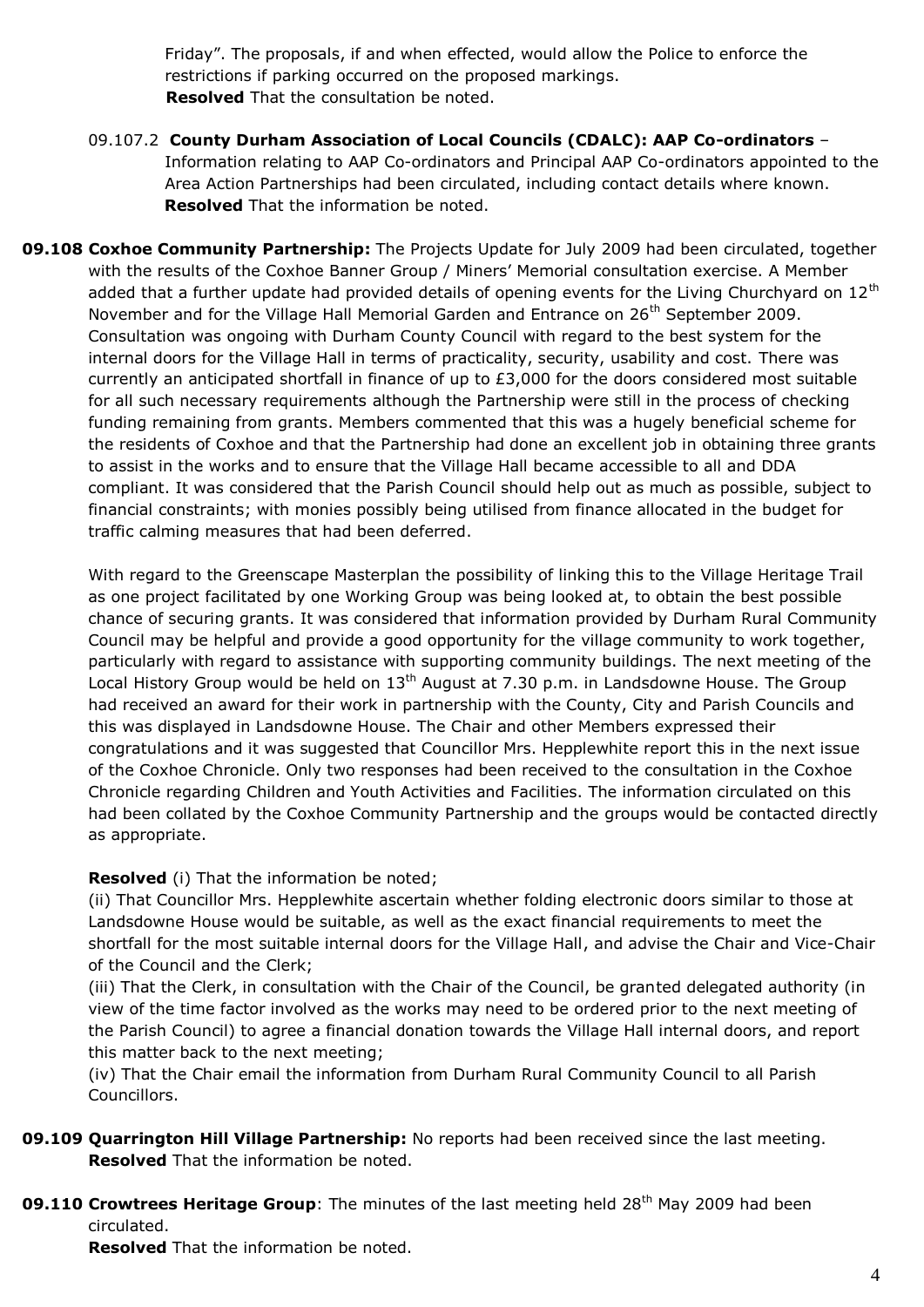#### 09.111.1 **Budget Update:**

 **(A) External Auditor's Report** – Notification from BDO Stoy Hayward LLP, the Parish Council's appointed External Auditor, of the completion of the audit of Coxhoe Parish Council for the year ended  $31<sup>st</sup>$  March 2009 had been circulated, together with a copy of the Annual Return. This advised that no matters had come to the attention of the External Auditors that required the issuing of a separate additional issues arising report. The Auditors, on the basis of their review, were of the opinion that the information contained in the annual return was in accordance with the Audit Commission's requirements and that no matters had come to their attention giving cause for concern that relevant legislation and regulatory requirements had not been met.

**Resolved** (i) That the Annual Return, including the Auditor's opinion thereon, be approved and accepted by the Council;

(ii) That the Annual Return and Notice of Conclusion of Audit be displayed on the notice boards for a period of no less than 14 days.

**(B) Clocks Remedial Work** – It had been agreed at the last meeting to defer this item to this meeting. The retiring Clerk, Mrs. Robinson, advised that when the annual servicing of the clock at Coxhoe Village Hall had been carried out, the engineer had advised that the exterior light above the clock dial no longer worked. She stated that Councillor Thirlaway was arranging to have this matter dealt with. The engineer had also advised that he considered that access to the clock movement at Quarrington Hill Club was unsafe, this being via a small trap door through an unboarded loft with no lighting. Members commented that the costs for servicing these clocks was disproportionate and requested that another service provider be asked to inspect the clocks to ascertain exact requirements and costings for comparison purposes. Members stated that alternative options may need to be considered for example to the workings of the clocks should the costs provided not be any more reasonable and the alternative provider could be asked to make comment thereon.

**Resolved** (i) That the update in connection with Coxhoe Village Hall clock be noted; (ii) That Mrs. Robinson provide the Clerk with details of an alternative service provider in order that he may be requested to comment on alternative options and costings, with the results to be reported to a future meeting prior to further consideration being given to the health and safety implications suggested by the current service provider.

09.111.2 **Grants and Donations** – A letter had been circulated from Butterwick House Children's Hospice asking if the Parish Council could make a donation to help them to provide a service focussed on enhancing young lives and supporting children's families to care for children with life limiting illnesses. Members commented that this was a good cause; there were very few children's hospices in the area; and that there were families in Coxhoe who would benefit from the provision of such services. Any future applications from this or any other hospice would be considered on their own merits if and when such applications were received.

**Resolved** That a donation of £50 be made to Butterwick House Children's Hospice.

09.111.3 Accounts for payment - An Account Balance Reconciliation Summary to 22<sup>nd</sup> July 2009 had been circulated. This included details of financial payments required for the month. The Clerk advised that it may be considered prudent to hold reserves of approximately at least one third of the annual precept for contingency purposes. Members commented that expenditure for 2009/10 would be less than for the previous year as 2008/9 had included large amounts for traffic calming measures. The retiring Clerk advised that she would confirm the agreed budget figures with the Vice-Chair and provide the final figures for the next meeting, along with an update of income and expenditure for the financial year to date. Members agreed that in view of the time factor required for submission of the necessary double taxation information to CDALC this be sent based on the previous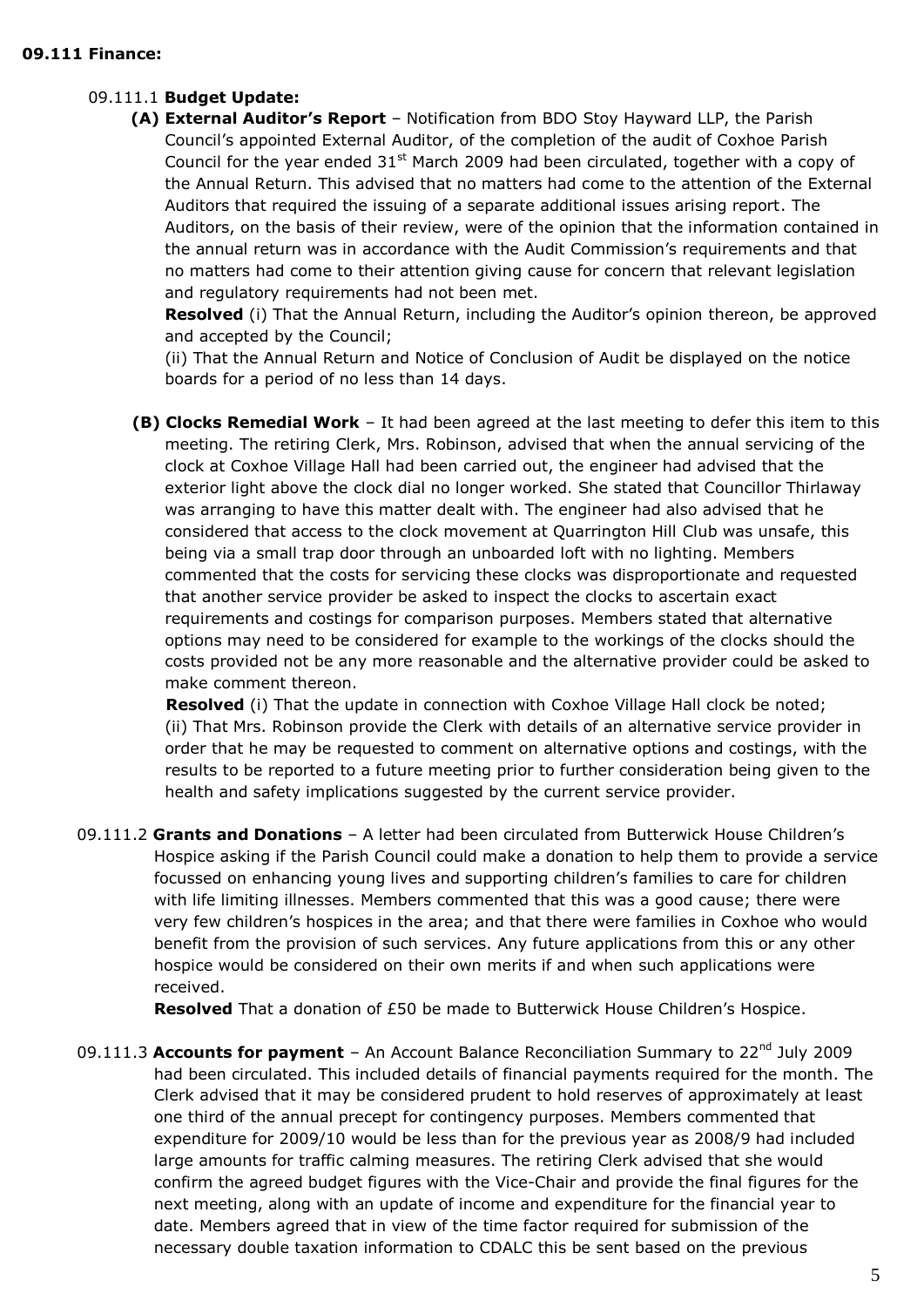budgetary information and any necessary amendments be advised to CDALC once the updated budgetary information was provided.

| <b>Creditor</b>                  | Reason                                 |        |
|----------------------------------|----------------------------------------|--------|
| BDO Stoy Hayward LLP             | <b>External Audit of Annual Return</b> | 460.00 |
| TP Gardens                       | Horticultural services                 | 675.00 |
| Co. Durham Assoc. Local Councils | LCR Subscription 2009 / 2010           | 13.50  |
| M. Forster                       | Clerk Salary & postage                 |        |

**Resolved** (i) That the information be noted and all payments presented be signed and paid;

(ii) That the retiring Clerk, in consultation with the Vice-Chair, finalise the budget for 2009/10 for submission to the next meeting, together with income and expenditure for the financial year to date;

(iii) That the Clerk advise CDALC of any necessary adjustments to the budget that may affect double taxation grants following provision of the updated 2009/10 budget information.

**09.112 Planning Applications:** Details had been circulated of planning applications that had been notified by Durham County Council since the last meeting. Members considered that whilst the site at Garden Terrace may be small for the accommodation of two houses, if this was the case this would be ascertained by the planning officer. It was therefore agreed not to object to the application. As instructed at the last meeting, the Clerk had requested that the applicant and planning officer for the Tarmac application for Cold Knuckles Quarry attend a meeting with the Parish Council. The planning officer had advised that the application had been the subject of extensive developer led publicity including a public exhibition in the lead in to formal submission but that should the Parish Council require further explanation then such a meeting could be arranged.

**NOTE**: At this point, Councillor S. Dunn **declared an interest** as he had commented on the proposals previously at the public exhibition. He took no further part in the discussions or decision made in connection with the application by Tarmac for Cold Knuckles Quarry.

 The planning officer had also advised that the Clerk to Cassop-cum-Quarrington Parish Council had similarly requested a meeting and that Coxhoe Parish Council may wish to consider a joint meeting. Members stated that clarification was required in connection with the variations from the previous approval (on this and the joint stocks restoration application by Premier Waste) and on how any bridleways may be affected. They concurred that a joint meeting with Cassop-cum-Quarrington Parish Council would be beneficial.

**Resolved** (i) That the information on planning applications 392 Garden Terrace; 476 Coronation Terrace; 547 Access off A177 west of Coxhoe; and CMA/4/50 Waste Disposal Site be noted; (ii) That the Clerk make arrangements for a meeting in Coxhoe Village Hall in early September involving Coxhoe and Cassop-cum-Quarrington Parish Councils, the appropriate planning officer and representatives of Tarmac to discuss the Tarmac application for Cold Knuckles Quarry; with Coxhoe Parish Council and the appropriate planning officer also meeting in connection with the application re Joint Stocks Waste Disposal Site for Premier Waste Management Ltd. following on from that meeting if possible.

**09.113 Date of Next Meeting:** Members agreed to change the date of the September meeting from 23<sup>rd</sup> to  $30<sup>th</sup>$  to allow improved time between that meeting and the change to  $9<sup>th</sup>$  September previously agreed for the August meeting.

**Resolved** (i) That the next meeting be held Wednesday 9<sup>th</sup> September 2009 at 6.45 p.m. in Landsdowne House;

(ii) That the ordinary Council meetings for the remainder of the year be agreed as 6.45 p.m. in Landsdowne House on  $9^{th}$  September,  $30^{th}$  September,  $28^{th}$  October,  $25^{th}$  November and  $16^{th}$